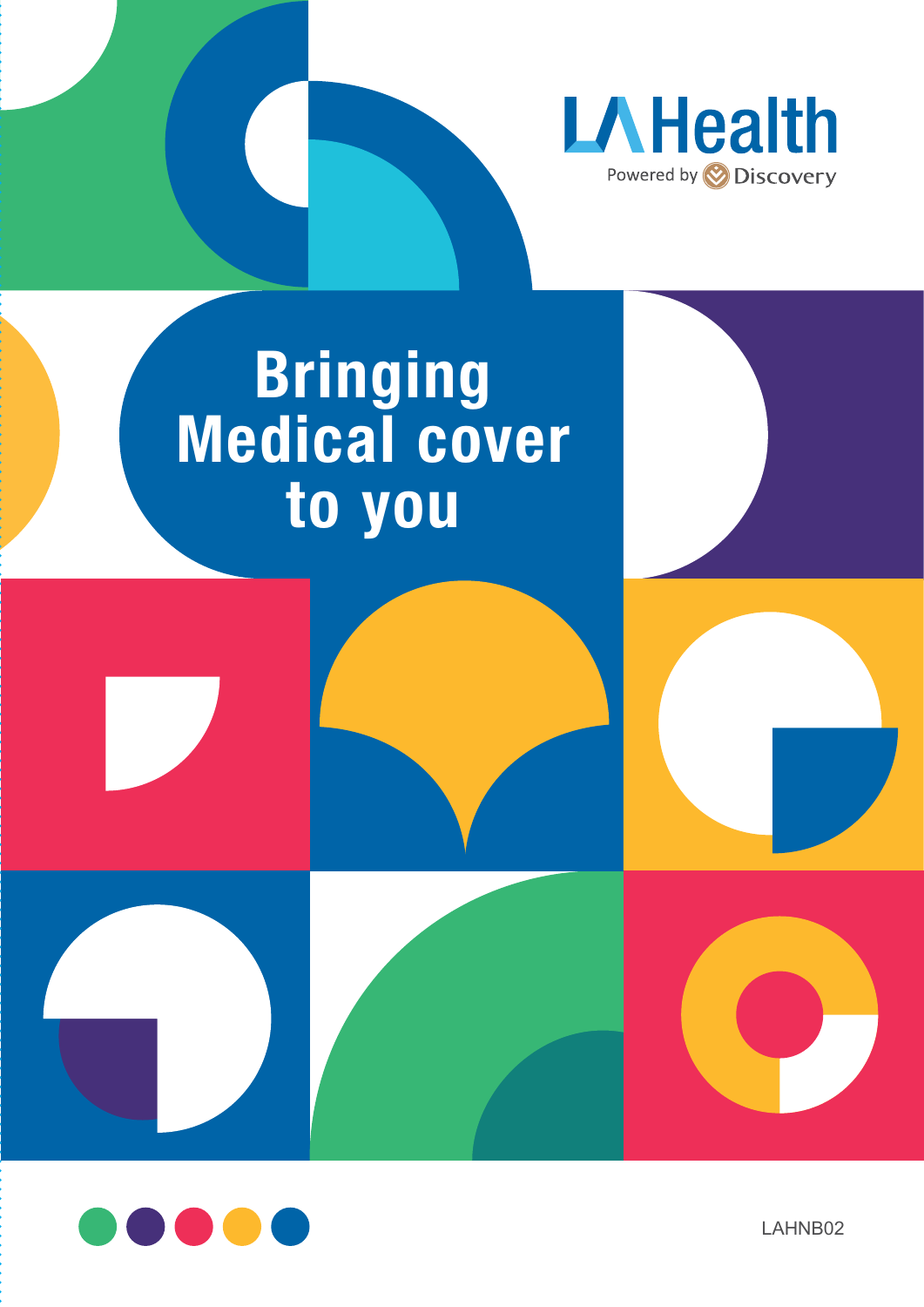# YOUR LA HEALTH MEDICAL SCHEME APPLICATION FORM 2022

*You need to complete this form in full when you apply to join LA Health Medical Scheme. Please tear off this section and keep it until you get further communication from us about your application*

## Thank you for applying to join LA Health Medical Scheme

Thank you for choosing LA Health Medical Scheme to look after your healthcare needs.

## Who we are

LA Health Medical Scheme (referred to as 'the Scheme'), registration number 1145, is the medical scheme that you are applying to become a member of. This is a not-for-profit organisation, registered with the Council for Medical Schemes.

Discovery Health (Pty) Ltd (referred to as 'the administrator') is a separate company and an authorised financial services provider (registration number 1997/013480/07). We take care of the administration of your membership for the Scheme.

## What happens next with your application?

Once you submit your application to us, the following will happen:

- We capture and check your details.
- If there is any information missing, we will call you or write to you.
- To finalise your membership, we may also speak to your broker about any other requirements.

## We only send information via email or SMS

In the interest of the environment, and to ensure efficiency, we no longer print and post some information. Please provide your personal email address and a valid cellphone number.

## When we have accepted your application, we will communicate with you

- We will SMS your membership number to you when we activate your membership.
- We will also send you a new member welcome pack that includes the following:
	- A welcome letter, which confirms the Benefit Option you have chosen and all other relevant details about your membership
	- Your LA Health Medical Scheme membership card
	- Car stickers with our contact details in case of an emergency
	- A Benefit Brochure, which outlines your benefits.

Once you get written notification from LA Health Medical Scheme that your application is successful, please cancel your current medical scheme membership, as it is illegal to belong to two medical schemes at the same time. If you have not heard from us seven days after submitting your application, please contact your broker.

## Chronic Illness Benefit

If you want to access cover from the Chronic Illness Benefit, you must apply for it when you have received your new LA Health membership number. You and your doctor must complete a Chronic Illness Benefit application form and submit it for review. Your doctor can apply for cover online, if he uses HealthID, provided you give your consent.

You need to meet the benefit entry criteria for your condition to be registered on the Chronic Illness Benefit. You or your doctor may need to provide certain test results or extra information to finalise your application. Please ensure that these documents are submitted with your application to avoid any delays in the process.

You can find the application form on the website www.lahealth.co.za

Before you send us the application form portion of this document, please make sure your employer has stamped it to show they are aware that you want to join LA Health Medical Scheme.

Accreditation number: ......

Telephone number: FAIS number:

LA Health Medical Scheme, registration number 1145, is administered by Discovery Health (Pty) Ltd, registration number 1997/013480/07.

Discovery Health (Pty) Ltd is an authorised financial services provider.  $\bullet$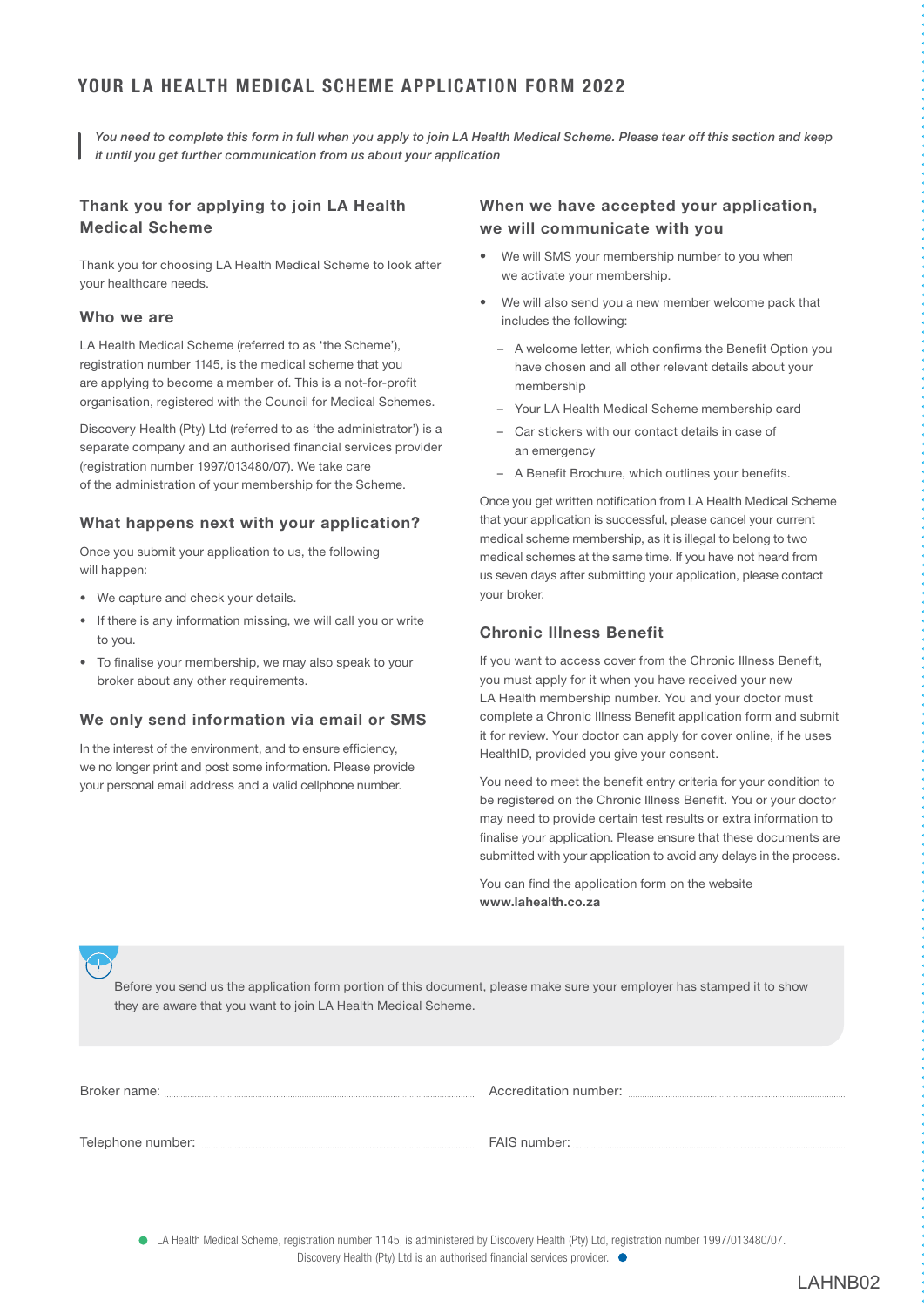| For office use only       |             |     |       |
|---------------------------|-------------|-----|-------|
| Option:                   | <b>Risk</b> | MSA | Total |
| Employer                  |             |     |       |
| Member                    |             |     |       |
| <b>Total contribution</b> |             |     |       |

# LA HEALTH MEDICAL SCHEME MEMBER APPLICATION FORM

## How to complete this application

Please complete sections A – J as applicable.

Please use one letter per block, complete with black ink and print clearly.

To avoid administration delays, please make sure this application is completed in full. This form must be completed for each person who wants to join LA Health Medical Scheme. Please attach a copy of each applicant's ID to this application form.

LA Health Medical Scheme accepts valid passports and birth certificates for children. You must give this form to your employer if you are still working. If you are a pensioner, please give it to your pension fund administrator.

To follow up on this application, please call 0860 100 345 or email nb\_inhouse\_queries@discovery.co.za

| A. About your employer                                                                                                                                                                                                                                                                                                                     |                                                                             |             |   |         |   |                                  |                |   |                        |      |              |   |     |          |            |                              |   |                |                             |                |   |            |   |                        |   |                                 |                |      |          |          |   |                                  |   |    |
|--------------------------------------------------------------------------------------------------------------------------------------------------------------------------------------------------------------------------------------------------------------------------------------------------------------------------------------------|-----------------------------------------------------------------------------|-------------|---|---------|---|----------------------------------|----------------|---|------------------------|------|--------------|---|-----|----------|------------|------------------------------|---|----------------|-----------------------------|----------------|---|------------|---|------------------------|---|---------------------------------|----------------|------|----------|----------|---|----------------------------------|---|----|
| Municipality/Employer                                                                                                                                                                                                                                                                                                                      |                                                                             |             |   |         |   |                                  |                |   |                        |      |              |   |     |          |            |                              |   |                |                             |                |   |            |   |                        |   |                                 |                |      |          |          |   |                                  |   |    |
| Date of permanent employment                                                                                                                                                                                                                                                                                                               |                                                                             |             |   |         | Y | Υ                                | Υ              | Y | M                      | M    | D            | D |     |          | Depot name |                              |   |                |                             |                |   |            |   |                        |   |                                 |                |      |          |          |   |                                  |   |    |
| Staff number                                                                                                                                                                                                                                                                                                                               |                                                                             |             |   |         |   |                                  |                |   |                        |      | Employer no. |   |     |          |            |                              |   |                |                             |                |   |            |   | Pension number         |   |                                 |                |      |          |          |   |                                  |   |    |
| B. About yourself (main member). Please attach a copy of your ID/passport                                                                                                                                                                                                                                                                  |                                                                             |             |   |         |   |                                  |                |   |                        |      |              |   |     |          |            |                              |   |                |                             |                |   |            |   |                        |   |                                 |                |      |          |          |   |                                  |   |    |
| When do you want your cover to start?                                                                                                                                                                                                                                                                                                      |                                                                             |             |   |         |   | Y                                | Y              | Y | Y                      | M    | M            | 0 | 1.  |          |            | Are you in active employment |   |                |                             |                |   | Y          | N |                        |   | Are you retired from employment |                |      |          |          |   |                                  | Y | N  |
| Title                                                                                                                                                                                                                                                                                                                                      |                                                                             |             |   | Surname |   |                                  |                |   |                        |      |              |   |     |          |            |                              |   |                |                             |                |   | Tax number |   |                        |   |                                 |                |      |          |          |   |                                  |   |    |
| First name(s)                                                                                                                                                                                                                                                                                                                              |                                                                             |             |   |         |   |                                  |                |   |                        |      |              |   |     |          |            |                              |   | Sex            |                             | М              | F |            |   | Date of birth          |   |                                 | Y              | Y    | Y        | Y        | M | М                                | D | D  |
| ID or passport number                                                                                                                                                                                                                                                                                                                      |                                                                             |             |   |         |   |                                  |                |   |                        |      |              |   |     |          |            |                              |   | Marital status |                             |                |   |            |   |                        |   |                                 |                |      |          |          |   |                                  |   |    |
| Gross yearly salary                                                                                                                                                                                                                                                                                                                        |                                                                             | R           |   |         |   |                                  |                |   |                        |      |              |   |     |          |            |                              |   |                |                             |                |   | Cellphone  |   |                        |   |                                 |                |      |          |          |   |                                  |   |    |
| Telephone (H)                                                                                                                                                                                                                                                                                                                              |                                                                             |             |   |         |   |                                  |                |   |                        |      |              |   | (W) |          |            |                              |   |                |                             |                |   |            |   |                        |   |                                 |                |      |          |          |   |                                  |   |    |
| Email                                                                                                                                                                                                                                                                                                                                      |                                                                             |             |   |         |   |                                  |                |   |                        |      |              |   |     |          |            |                              |   |                |                             |                |   |            |   |                        |   |                                 |                | Home |          |          |   | Work                             |   |    |
| * Communication will be sent to either this email address or via SMS to your cellphone. Please supply a valid personal email address and cellphone number                                                                                                                                                                                  |                                                                             |             |   |         |   |                                  |                |   |                        |      |              |   |     |          |            |                              |   |                |                             |                |   |            |   |                        |   |                                 |                |      |          |          |   |                                  |   |    |
| Physical address                                                                                                                                                                                                                                                                                                                           |                                                                             |             |   |         |   |                                  |                |   |                        |      |              |   |     |          |            |                              |   |                | Postal address              |                |   |            |   |                        |   |                                 |                |      |          |          |   |                                  |   |    |
|                                                                                                                                                                                                                                                                                                                                            |                                                                             |             |   |         |   |                                  |                |   |                        |      |              |   |     |          |            |                              |   |                |                             |                |   |            |   |                        |   |                                 |                |      |          |          |   |                                  |   |    |
|                                                                                                                                                                                                                                                                                                                                            |                                                                             |             |   |         |   |                                  |                |   |                        | Code |              |   |     |          |            |                              |   |                |                             |                |   |            |   |                        |   |                                 |                |      | Code     |          |   |                                  |   |    |
| C. About your spouse/partner (if applying for cover). Please attach a copy of your spouse's/partner's ID/passport and complete the                                                                                                                                                                                                         |                                                                             |             |   |         |   |                                  |                |   |                        |      |              |   |     |          |            |                              |   |                |                             |                |   |            |   |                        |   |                                 |                |      |          |          |   |                                  |   |    |
|                                                                                                                                                                                                                                                                                                                                            | partnership declaration if not legally married                              |             |   |         |   |                                  |                |   |                        |      |              |   |     |          |            |                              |   |                |                             |                |   |            |   |                        |   |                                 |                |      |          |          |   |                                  |   |    |
| Title                                                                                                                                                                                                                                                                                                                                      |                                                                             |             |   | Surname |   |                                  |                |   |                        |      |              |   |     |          |            |                              |   |                |                             |                |   |            |   |                        |   |                                 |                |      |          |          |   |                                  |   |    |
| First name(s)                                                                                                                                                                                                                                                                                                                              |                                                                             |             |   |         |   |                                  |                |   |                        |      |              |   |     |          |            |                              |   | Sex            |                             | M              | F |            |   | Date of birth          |   |                                 | Y              | Y    | Υ        | Υ        | M | M                                | D | D  |
| ID number                                                                                                                                                                                                                                                                                                                                  |                                                                             |             |   |         |   |                                  |                |   |                        |      |              |   |     |          |            |                              |   |                |                             |                |   | Cellphone  |   |                        |   |                                 |                |      |          |          |   |                                  |   |    |
| Telephone (H)                                                                                                                                                                                                                                                                                                                              |                                                                             |             |   |         |   |                                  |                |   |                        |      |              |   |     |          |            |                              |   | (W)            |                             |                |   |            |   |                        |   |                                 |                |      |          |          |   |                                  |   |    |
| Partnership declaration                                                                                                                                                                                                                                                                                                                    |                                                                             |             |   |         |   |                                  |                |   |                        |      |              |   |     |          |            |                              |   |                |                             |                |   |            |   |                        |   |                                 |                |      |          |          |   |                                  |   |    |
| If you are not legally married and unable to produce a marriage certificate, we require that you complete the section below.<br>We hereby declare that we are in a long-term, committed relationship that is like a marriage and that we reside together at the same residence. We understand that by signing this declaration we agree to |                                                                             |             |   |         |   |                                  |                |   |                        |      |              |   |     |          |            |                              |   |                |                             |                |   |            |   |                        |   |                                 |                |      |          |          |   |                                  |   |    |
| inform the Scheme of any change in the status of our relationship or any change in our living arrangements, such as separation. We further understand that should the information provided regarding our                                                                                                                                   |                                                                             |             |   |         |   |                                  |                |   |                        |      |              |   |     |          |            |                              |   |                |                             |                |   |            |   |                        |   |                                 |                |      |          |          |   |                                  |   |    |
| relationship or residency be false in any way, the Scheme reserves the right to terminate both our memberships.                                                                                                                                                                                                                            |                                                                             |             |   |         |   |                                  |                |   |                        |      |              |   |     |          |            |                              |   |                |                             |                |   |            |   |                        |   |                                 |                |      |          |          |   |                                  |   |    |
| How long have you and your partner been in this relationship that is like a marriage?                                                                                                                                                                                                                                                      |                                                                             |             |   |         |   |                                  |                |   |                        |      |              |   |     |          | Y          | Y                            | М | M              |                             |                |   |            |   |                        |   |                                 |                |      |          |          |   |                                  |   |    |
| Signature of main member                                                                                                                                                                                                                                                                                                                   |                                                                             |             |   |         |   | Original hand signature required |                |   |                        |      |              |   |     |          |            |                              |   |                | Signature of spouse/partner |                |   |            |   |                        |   |                                 |                |      |          |          |   | Original hand signature required |   |    |
| Should the above section not be signed by both parties, the application process will be halted until such time as the section has been duly signed by both parties.                                                                                                                                                                        |                                                                             | <b>Date</b> | Υ | Y       | Y | Y                                | M <sub>1</sub> | M | D                      | D    |              |   |     |          |            |                              |   |                |                             |                |   | Date       | Y | Y                      | Υ | Y                               | M <sub>1</sub> | M    | D        | D        |   |                                  |   |    |
| D. About your dependant/s (if applying for cover). How many dependants are you applying for?                                                                                                                                                                                                                                               |                                                                             |             |   |         |   |                                  |                |   |                        |      |              |   |     |          |            |                              |   |                |                             |                |   |            |   |                        |   |                                 |                |      |          |          |   |                                  |   |    |
|                                                                                                                                                                                                                                                                                                                                            | Please attach a copy of all your dependants' ID/passport/birth certificates |             |   |         |   |                                  |                |   |                        |      |              |   |     |          |            |                              |   |                |                             |                |   |            |   |                        |   |                                 |                |      |          |          |   |                                  |   |    |
|                                                                                                                                                                                                                                                                                                                                            |                                                                             |             |   |         | 1 |                                  |                |   | Child (up to 27 years) |      |              |   |     | or adult |            |                              |   | Sex   M        | F                           | $\overline{2}$ |   |            |   | Child (up to 27 years) |   |                                 |                |      | or adult |          |   | Sex                              | M | -F |
| Title                                                                                                                                                                                                                                                                                                                                      |                                                                             |             |   |         |   |                                  |                |   |                        |      |              |   |     |          | Initials   |                              |   |                |                             |                |   |            |   |                        |   |                                 |                |      |          | Initials |   |                                  |   |    |
| Surname                                                                                                                                                                                                                                                                                                                                    |                                                                             |             |   |         |   |                                  |                |   |                        |      |              |   |     |          |            |                              |   |                |                             |                |   |            |   |                        |   |                                 |                |      |          |          |   |                                  |   |    |
| First name(s)                                                                                                                                                                                                                                                                                                                              |                                                                             |             |   |         |   |                                  |                |   |                        |      |              |   |     |          |            |                              |   |                |                             |                |   |            |   |                        |   |                                 |                |      |          |          |   |                                  |   |    |
| Relationship to main member                                                                                                                                                                                                                                                                                                                |                                                                             |             |   |         |   |                                  |                |   |                        |      |              |   |     |          |            |                              |   |                |                             |                |   |            |   |                        |   |                                 |                |      |          |          |   |                                  |   |    |
| Date of birth                                                                                                                                                                                                                                                                                                                              |                                                                             |             |   |         |   | Y                                | Y              | Υ | Υ                      | М    | M            | D | D   |          |            |                              |   |                |                             |                | Y | Υ          | Y | Y                      | M | M                               | D              | D    |          |          |   |                                  |   |    |
| ID or passport number                                                                                                                                                                                                                                                                                                                      |                                                                             |             |   |         |   |                                  |                |   |                        |      |              |   |     |          |            |                              |   |                |                             |                |   |            |   |                        |   |                                 |                |      |          |          |   |                                  |   |    |
| Please sign Section J on reverse side.                                                                                                                                                                                                                                                                                                     |                                                                             |             |   |         |   |                                  |                |   |                        |      |              |   |     |          |            |                              |   |                |                             |                |   |            |   |                        |   |                                 |                |      |          |          |   |                                  |   |    |

LA Health Medical Scheme, registration number 1145, is administered by Discovery Health (Pty) Ltd, registration number 1997/013480/07. Discovery Health (Pty) Ltd is an authorised financial services provider.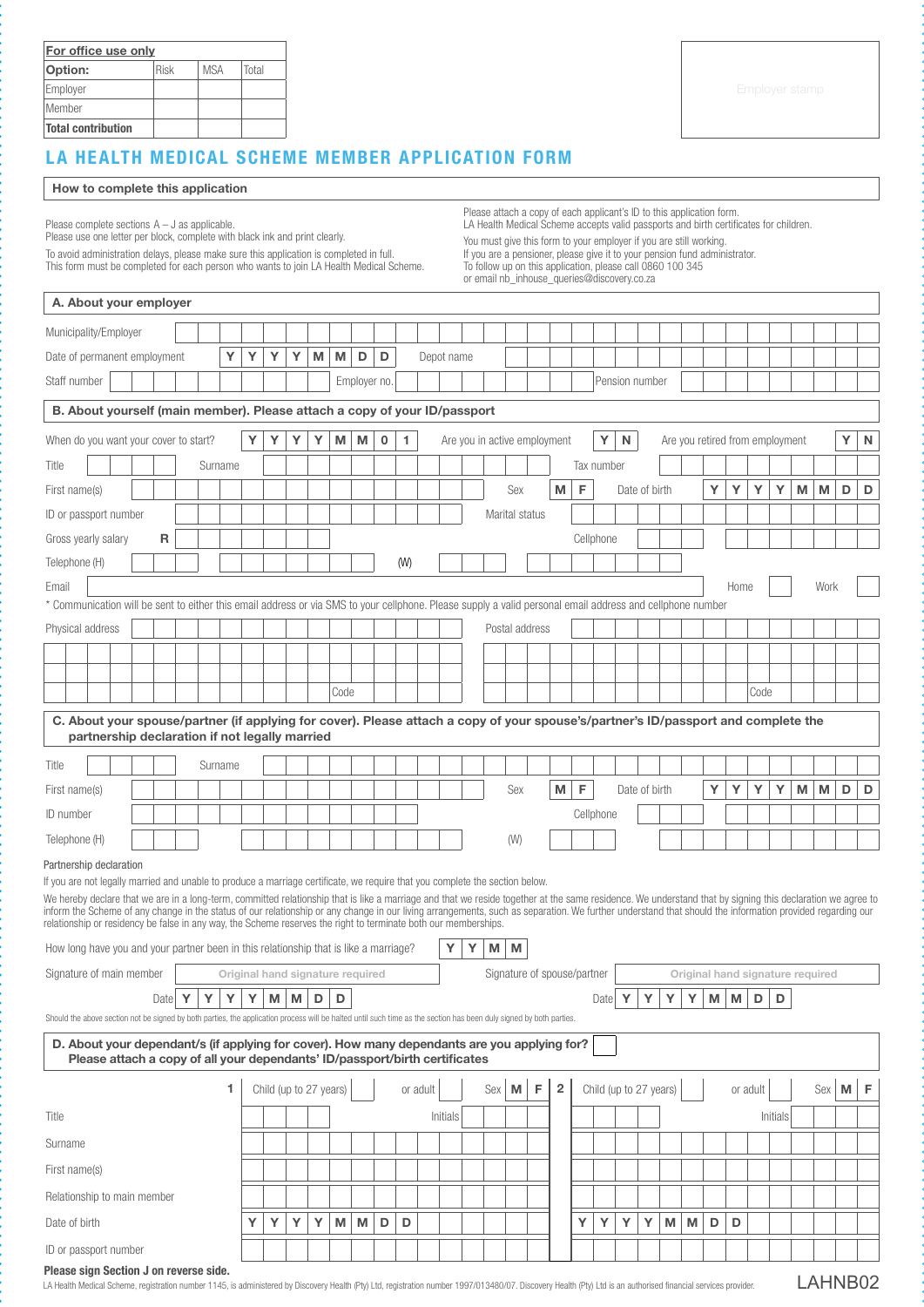| 3                                                                                                                                                                                                                                                                                                                                                                                                                                                                                                                                        |   |           |   | Child (up to 27 years) |                |   |                  |    | or adult                         |          |   | Sex                                                                           |   | 4                             |               | Child (up to 27 years) |                       |   |   |   |   | or adult |          |  | Sex                              |  |  |
|------------------------------------------------------------------------------------------------------------------------------------------------------------------------------------------------------------------------------------------------------------------------------------------------------------------------------------------------------------------------------------------------------------------------------------------------------------------------------------------------------------------------------------------|---|-----------|---|------------------------|----------------|---|------------------|----|----------------------------------|----------|---|-------------------------------------------------------------------------------|---|-------------------------------|---------------|------------------------|-----------------------|---|---|---|---|----------|----------|--|----------------------------------|--|--|
| Title                                                                                                                                                                                                                                                                                                                                                                                                                                                                                                                                    |   |           |   |                        |                |   |                  |    |                                  | Initials |   |                                                                               |   |                               |               |                        |                       |   |   |   |   |          | Initials |  |                                  |  |  |
| Surname                                                                                                                                                                                                                                                                                                                                                                                                                                                                                                                                  |   |           |   |                        |                |   |                  |    |                                  |          |   |                                                                               |   |                               |               |                        |                       |   |   |   |   |          |          |  |                                  |  |  |
| First name(s)                                                                                                                                                                                                                                                                                                                                                                                                                                                                                                                            |   |           |   |                        |                |   |                  |    |                                  |          |   |                                                                               |   |                               |               |                        |                       |   |   |   |   |          |          |  |                                  |  |  |
|                                                                                                                                                                                                                                                                                                                                                                                                                                                                                                                                          |   |           |   |                        |                |   |                  |    |                                  |          |   |                                                                               |   |                               |               |                        |                       |   |   |   |   |          |          |  |                                  |  |  |
| Relationship to main member                                                                                                                                                                                                                                                                                                                                                                                                                                                                                                              |   |           |   |                        |                |   |                  |    |                                  |          |   |                                                                               |   |                               |               |                        |                       |   |   |   |   |          |          |  |                                  |  |  |
| Date of birth                                                                                                                                                                                                                                                                                                                                                                                                                                                                                                                            |   |           |   |                        | M              | M | D                | D  |                                  |          |   |                                                                               |   |                               |               |                        |                       | M | M | D | D |          |          |  |                                  |  |  |
| ID or passport number                                                                                                                                                                                                                                                                                                                                                                                                                                                                                                                    |   |           |   |                        |                |   |                  |    |                                  |          |   |                                                                               |   |                               |               |                        |                       |   |   |   |   |          |          |  |                                  |  |  |
| E. Previous medical scheme details. (Please supply proof of current membership, if applicable)                                                                                                                                                                                                                                                                                                                                                                                                                                           |   |           |   |                        |                |   |                  |    |                                  |          |   |                                                                               |   |                               |               |                        |                       |   |   |   |   |          |          |  |                                  |  |  |
| Have you ever belonged to a medical scheme before?                                                                                                                                                                                                                                                                                                                                                                                                                                                                                       |   |           |   | Yes                    |                |   |                  | No |                                  |          |   |                                                                               |   |                               |               |                        |                       |   |   |   |   |          |          |  |                                  |  |  |
| Name of scheme                                                                                                                                                                                                                                                                                                                                                                                                                                                                                                                           |   |           |   |                        |                |   |                  |    |                                  |          |   |                                                                               |   |                               |               |                        |                       |   |   |   |   |          |          |  |                                  |  |  |
|                                                                                                                                                                                                                                                                                                                                                                                                                                                                                                                                          |   |           |   |                        |                |   |                  |    |                                  |          |   |                                                                               |   |                               |               |                        | Membership number     |   |   |   |   |          |          |  |                                  |  |  |
| Date of joining<br>M                                                                                                                                                                                                                                                                                                                                                                                                                                                                                                                     | M | D         |   |                        | to             |   | Υ                | Y  |                                  |          | M | M                                                                             | D |                               |               |                        | or currently a member |   |   |   |   |          |          |  |                                  |  |  |
| F. Option selection                                                                                                                                                                                                                                                                                                                                                                                                                                                                                                                      |   |           |   |                        |                |   |                  |    |                                  |          |   |                                                                               |   |                               |               |                        |                       |   |   |   |   |          |          |  |                                  |  |  |
| LA Focus<br>1. LA KeyPlus                                                                                                                                                                                                                                                                                                                                                                                                                                                                                                                |   | LA Active |   |                        |                |   | LA Comprehensive |    |                                  |          |   | LA Core                                                                       |   |                               |               |                        |                       |   |   |   |   |          |          |  |                                  |  |  |
| Pay Medical Savings Account claims at LA Health Rate                                                                                                                                                                                                                                                                                                                                                                                                                                                                                     |   |           |   |                        |                |   | or at Cost       |    |                                  |          |   | (if applicable) Note: not available to LA KeyPlus members.                    |   |                               |               |                        |                       |   |   |   |   |          |          |  |                                  |  |  |
| Please complete if you have selected the LA KeyPlus Option.                                                                                                                                                                                                                                                                                                                                                                                                                                                                              |   |           |   |                        |                |   |                  |    |                                  |          |   |                                                                               |   |                               |               |                        |                       |   |   |   |   |          |          |  |                                  |  |  |
|                                                                                                                                                                                                                                                                                                                                                                                                                                                                                                                                          |   |           |   |                        |                |   |                  |    |                                  |          |   |                                                                               |   |                               |               |                        |                       |   |   |   |   |          |          |  |                                  |  |  |
| <b>Name</b><br>Main applicant                                                                                                                                                                                                                                                                                                                                                                                                                                                                                                            |   |           |   |                        |                |   |                  |    | <b>General Practitioner (GP)</b> |          |   |                                                                               |   | <b>Practice number</b>        |               |                        | <b>Second GP name</b> |   |   |   |   |          |          |  | <b>Practice number</b>           |  |  |
| Spouse/partner                                                                                                                                                                                                                                                                                                                                                                                                                                                                                                                           |   |           |   |                        |                |   |                  |    |                                  |          |   |                                                                               |   |                               |               |                        |                       |   |   |   |   |          |          |  |                                  |  |  |
| Dependant*                                                                                                                                                                                                                                                                                                                                                                                                                                                                                                                               |   |           |   |                        |                |   |                  |    |                                  |          |   |                                                                               |   |                               |               |                        |                       |   |   |   |   |          |          |  |                                  |  |  |
| Dependant*                                                                                                                                                                                                                                                                                                                                                                                                                                                                                                                               |   |           |   |                        |                |   |                  |    |                                  |          |   |                                                                               |   |                               |               |                        |                       |   |   |   |   |          |          |  |                                  |  |  |
| Dependant*                                                                                                                                                                                                                                                                                                                                                                                                                                                                                                                               |   |           |   |                        |                |   |                  |    |                                  |          |   |                                                                               |   |                               |               |                        |                       |   |   |   |   |          |          |  |                                  |  |  |
| Please make sure the dependant information supplied above is the same as the dependant information in Section D of this form. If you live far away from where you work or you often need to work in<br>different towns or provinces, you may need a second GP. Please complete the relevant section if you need a second GP allocated to you.<br>Please note: you can only access day-to-day cover and chronic benefits through the KeyCare network GPs you chose above.                                                                 |   |           |   |                        |                |   |                  |    |                                  |          |   |                                                                               |   |                               |               |                        |                       |   |   |   |   |          |          |  |                                  |  |  |
| G. Banking details (for claims reimbursement and/or contributions)                                                                                                                                                                                                                                                                                                                                                                                                                                                                       |   |           |   |                        |                |   |                  |    |                                  |          |   |                                                                               |   |                               |               |                        |                       |   |   |   |   |          |          |  |                                  |  |  |
| Bank name                                                                                                                                                                                                                                                                                                                                                                                                                                                                                                                                |   |           |   |                        |                |   |                  |    |                                  |          |   |                                                                               |   |                               | <b>Branch</b> |                        |                       |   |   |   |   |          |          |  |                                  |  |  |
| Account type                                                                                                                                                                                                                                                                                                                                                                                                                                                                                                                             |   |           |   |                        |                |   |                  |    |                                  |          |   |                                                                               |   |                               |               | Branch code            |                       |   |   |   |   |          |          |  |                                  |  |  |
| Name of accountholder                                                                                                                                                                                                                                                                                                                                                                                                                                                                                                                    |   |           |   |                        |                |   |                  |    |                                  |          |   |                                                                               |   |                               |               |                        |                       |   |   |   |   |          |          |  |                                  |  |  |
| Account number                                                                                                                                                                                                                                                                                                                                                                                                                                                                                                                           |   |           |   |                        |                |   |                  |    |                                  |          |   |                                                                               |   | Signature of accountholder    |               |                        |                       |   |   |   |   |          |          |  | Original hand signature required |  |  |
| Account holder's physical address (own/3rd party/company/trust)                                                                                                                                                                                                                                                                                                                                                                                                                                                                          |   |           |   |                        |                |   |                  |    |                                  |          |   |                                                                               |   | Account holder contact number |               |                        |                       |   |   |   |   |          |          |  |                                  |  |  |
|                                                                                                                                                                                                                                                                                                                                                                                                                                                                                                                                          |   |           |   |                        |                |   |                  |    |                                  |          |   |                                                                               |   |                               |               |                        |                       |   |   |   |   |          |          |  |                                  |  |  |
|                                                                                                                                                                                                                                                                                                                                                                                                                                                                                                                                          |   |           |   |                        |                |   |                  |    |                                  |          |   |                                                                               |   | Account holder email address  |               |                        |                       |   |   |   |   |          |          |  |                                  |  |  |
|                                                                                                                                                                                                                                                                                                                                                                                                                                                                                                                                          |   |           |   |                        |                |   |                  |    |                                  |          |   |                                                                               |   |                               |               |                        |                       |   |   |   |   |          |          |  |                                  |  |  |
| As part of Payment association of South Africa (PASA) debit order mandate requirements you are required to supply the account holders residential address, email address and contact number. Please<br>note that the details you supply will only be used for the PASA order mandate requirement and will not be used to update the contact details we have on system, If you wish to update any contact details<br>please visit www.discovery.co.za                                                                                     |   |           |   |                        |                |   |                  |    |                                  |          |   |                                                                               |   |                               |               |                        |                       |   |   |   |   |          |          |  |                                  |  |  |
| We will debit your account on the first working day of the month. If your membership is not activated in time for the debit order collection, your first premium will be collected with the next debit order un-<br>less it has been paid in the interim or you have granted us with permission to debit your account for the outstanding premium. After we have received your first debit order and you are paying in advance,<br>you may change your debit order date to a variable debit order date by contacting us on 0860 99 88 77 |   |           |   |                        |                |   |                  |    |                                  |          |   |                                                                               |   |                               |               |                        |                       |   |   |   |   |          |          |  |                                  |  |  |
| Can we use this account to refund claims to you?                                                                                                                                                                                                                                                                                                                                                                                                                                                                                         |   |           |   | Yes                    |                |   |                  | No |                                  |          |   |                                                                               |   |                               |               |                        |                       |   |   |   |   |          |          |  |                                  |  |  |
| H. Your broker details (if you are appointing a broker to act on your behalf)                                                                                                                                                                                                                                                                                                                                                                                                                                                            |   |           |   |                        |                |   |                  |    |                                  |          |   |                                                                               |   |                               |               |                        |                       |   |   |   |   |          |          |  |                                  |  |  |
| Do you have a broker?                                                                                                                                                                                                                                                                                                                                                                                                                                                                                                                    |   |           |   | Yes                    | $\mathsf{x}$   |   |                  | No |                                  |          |   |                                                                               |   |                               |               |                        |                       |   |   |   |   |          |          |  |                                  |  |  |
| If yes, your financial adviser must complete the details below.                                                                                                                                                                                                                                                                                                                                                                                                                                                                          |   |           |   |                        |                |   |                  |    |                                  |          |   |                                                                               |   |                               |               |                        |                       |   |   |   |   |          |          |  |                                  |  |  |
| Name of broker<br>John Eagles                                                                                                                                                                                                                                                                                                                                                                                                                                                                                                            |   |           |   |                        |                |   |                  |    |                                  |          |   |                                                                               |   |                               |               |                        |                       |   |   |   |   |          |          |  |                                  |  |  |
| EB Solutions (Pty) Ltd<br>Name of broker house                                                                                                                                                                                                                                                                                                                                                                                                                                                                                           |   |           |   |                        |                |   |                  |    |                                  |          |   |                                                                               |   |                               |               |                        |                       |   |   |   |   |          |          |  |                                  |  |  |
| Signature of broker                                                                                                                                                                                                                                                                                                                                                                                                                                                                                                                      |   |           |   |                        |                |   |                  |    |                                  |          |   |                                                                               |   |                               |               |                        |                       |   |   |   |   |          |          |  |                                  |  |  |
| 3<br>1<br>0<br>4<br>Broker code                                                                                                                                                                                                                                                                                                                                                                                                                                                                                                          |   |           |   |                        |                |   |                  |    |                                  |          |   |                                                                               |   |                               |               |                        |                       |   |   |   |   |          |          |  |                                  |  |  |
|                                                                                                                                                                                                                                                                                                                                                                                                                                                                                                                                          | 0 | 4         | 8 | 9                      | $\overline{4}$ | 9 |                  |    |                                  |          |   |                                                                               |   |                               |               | Broker's stamp         |                       |   |   |   |   |          |          |  |                                  |  |  |
|                                                                                                                                                                                                                                                                                                                                                                                                                                                                                                                                          |   |           |   |                        |                |   |                  |    |                                  |          |   | hereby confirm that I appoint the broker indicated above to act on my behalf. |   |                               |               |                        |                       |   |   |   |   |          |          |  |                                  |  |  |

LAHNB02

LA Health Medical Scheme, registration number 1145, is administered by Discovery Health (Pty) Ltd, registration number 1997/013480/07. Discovery Health (Pty) Ltd is an authorised financial services provider.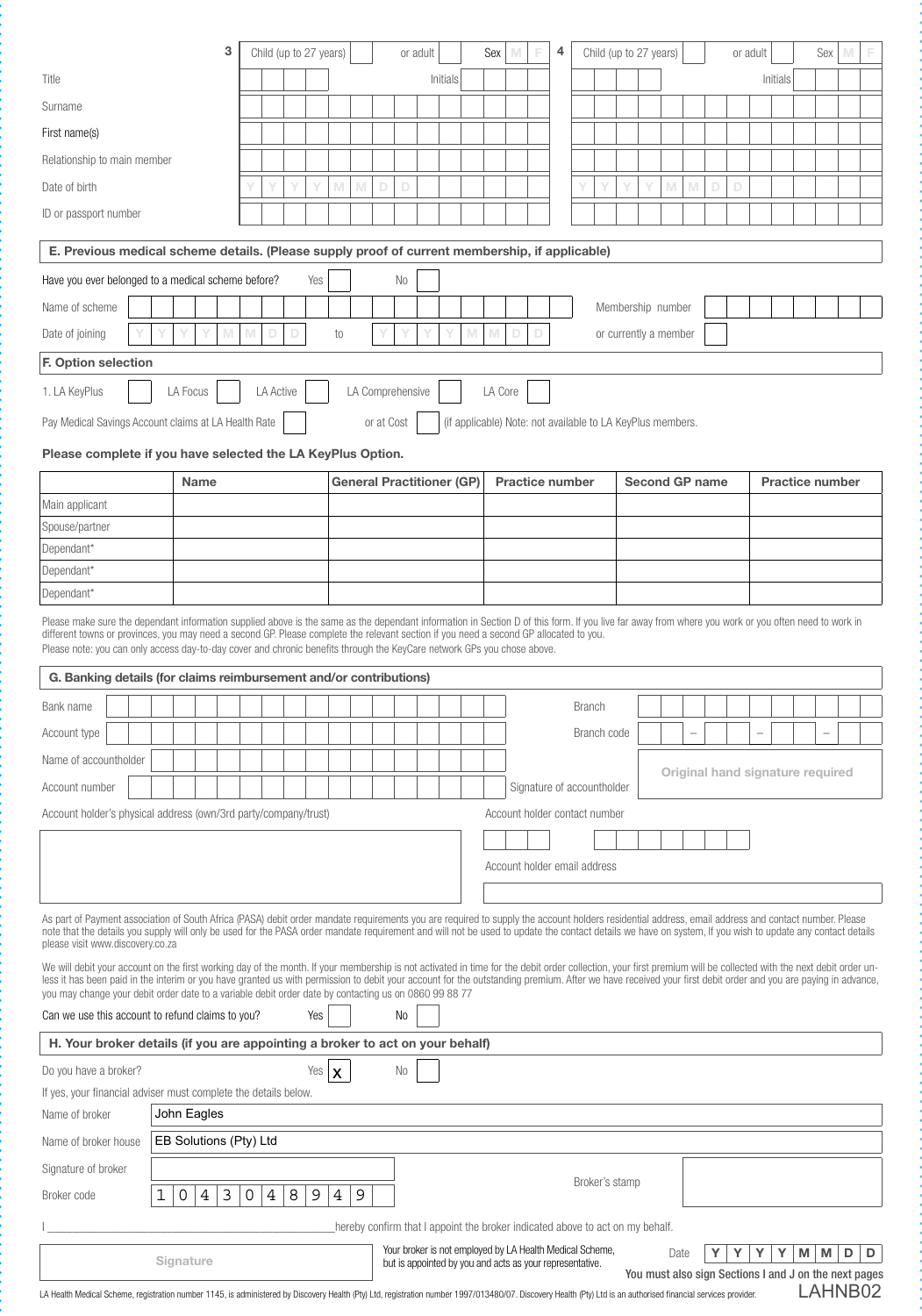# CONFIRMATION OF JOINING LA HEALTH MEDICAL SCHEME

| How to complete this form   |  |  |  |           |                                                        |                                                                                                                                                                                                                                                                                                                   |  |  |          |   |          |   |              |  |  |  |                                                              |      |  |    |  |  |                                              |   |   |   |   |   |
|-----------------------------|--|--|--|-----------|--------------------------------------------------------|-------------------------------------------------------------------------------------------------------------------------------------------------------------------------------------------------------------------------------------------------------------------------------------------------------------------|--|--|----------|---|----------|---|--------------|--|--|--|--------------------------------------------------------------|------|--|----|--|--|----------------------------------------------|---|---|---|---|---|
|                             |  |  |  |           |                                                        | 1. Please use one letter per block, fill in with black ink and print clearly.<br>2. To avoid administration delays, please make sure you complete this form in full.<br>3. Please give this form to your employer when you give them your new member application form.                                            |  |  |          |   |          |   |              |  |  |  |                                                              |      |  |    |  |  |                                              |   |   |   |   |   |
| <b>Member details</b>       |  |  |  |           |                                                        |                                                                                                                                                                                                                                                                                                                   |  |  |          |   |          |   |              |  |  |  |                                                              |      |  |    |  |  |                                              |   |   |   |   |   |
|                             |  |  |  |           |                                                        |                                                                                                                                                                                                                                                                                                                   |  |  |          |   |          |   |              |  |  |  |                                                              |      |  |    |  |  | hereby declare my intention to withdraw from |   |   |   |   |   |
|                             |  |  |  |           |                                                        |                                                                                                                                                                                                                                                                                                                   |  |  |          |   |          |   |              |  |  |  | my current medical scheme and join LA Health Medical Scheme. |      |  |    |  |  |                                              |   |   |   |   |   |
|                             |  |  |  |           |                                                        | I request that all future medical scheme contributions be paid to LA Health Medical Scheme in respect of my membership.                                                                                                                                                                                           |  |  |          |   |          |   |              |  |  |  |                                                              |      |  |    |  |  |                                              |   |   |   |   |   |
| Name of employer            |  |  |  |           |                                                        |                                                                                                                                                                                                                                                                                                                   |  |  |          |   |          |   |              |  |  |  | Staff number                                                 |      |  |    |  |  |                                              |   |   |   |   |   |
|                             |  |  |  |           | The date I will be joining LA Health Medical Scheme is |                                                                                                                                                                                                                                                                                                                   |  |  |          | M | M        | 0 | $\mathbf{1}$ |  |  |  |                                                              |      |  |    |  |  |                                              |   |   |   |   |   |
|                             |  |  |  |           | My Option choice on LA Health Medical Scheme is:       |                                                                                                                                                                                                                                                                                                                   |  |  |          |   |          |   |              |  |  |  |                                                              |      |  |    |  |  |                                              |   |   |   |   |   |
| (Please mark with an X)     |  |  |  |           |                                                        |                                                                                                                                                                                                                                                                                                                   |  |  |          |   |          |   |              |  |  |  |                                                              |      |  |    |  |  |                                              |   |   |   |   |   |
| LA KeyPlus                  |  |  |  | LA Focus* |                                                        | LA Active*                                                                                                                                                                                                                                                                                                        |  |  |          |   | LA Core* |   |              |  |  |  | LA Comprehensive*                                            |      |  |    |  |  |                                              |   |   |   |   |   |
|                             |  |  |  |           |                                                        | * These Benefit Options have Medical Savings Accounts. When my LA Health Medical Scheme membership is confirmed, any balance of my current Medical Savings Account<br>(with my current medical scheme) must be transferred to LA Health Medical Scheme (in terms of the Medical Schemes Act and its regulations). |  |  |          |   |          |   |              |  |  |  |                                                              |      |  |    |  |  |                                              |   |   |   |   |   |
|                             |  |  |  |           |                                                        | My membership will include the following number of dependant/s:                                                                                                                                                                                                                                                   |  |  |          |   |          |   |              |  |  |  |                                                              |      |  |    |  |  |                                              |   |   |   |   |   |
| Spouse                      |  |  |  |           | Adult dependant(s)                                     |                                                                                                                                                                                                                                                                                                                   |  |  | Children |   |          |   |              |  |  |  |                                                              |      |  |    |  |  |                                              |   |   |   |   |   |
| Signed at                   |  |  |  |           |                                                        |                                                                                                                                                                                                                                                                                                                   |  |  |          |   |          |   |              |  |  |  |                                                              |      |  | on |  |  |                                              | Y | M | M | D | D |
| Signature of<br>main member |  |  |  |           |                                                        | Original hand signature required                                                                                                                                                                                                                                                                                  |  |  |          |   |          |   |              |  |  |  |                                                              |      |  |    |  |  |                                              |   |   |   |   |   |
|                             |  |  |  |           | I confirm the information is accurate and complete     |                                                                                                                                                                                                                                                                                                                   |  |  |          |   |          |   |              |  |  |  |                                                              |      |  |    |  |  |                                              |   |   |   |   |   |
| <b>Broker</b>               |  |  |  |           |                                                        |                                                                                                                                                                                                                                                                                                                   |  |  |          |   |          |   |              |  |  |  |                                                              | Code |  |    |  |  |                                              |   |   |   |   |   |
| Broker house                |  |  |  |           |                                                        |                                                                                                                                                                                                                                                                                                                   |  |  |          |   |          |   |              |  |  |  |                                                              | Code |  |    |  |  |                                              |   |   |   |   |   |
|                             |  |  |  |           |                                                        |                                                                                                                                                                                                                                                                                                                   |  |  |          |   |          |   |              |  |  |  |                                                              |      |  |    |  |  |                                              |   |   |   |   |   |
| Broker stamp                |  |  |  |           |                                                        |                                                                                                                                                                                                                                                                                                                   |  |  |          |   |          |   |              |  |  |  |                                                              |      |  |    |  |  |                                              |   |   |   |   |   |
|                             |  |  |  |           |                                                        | I confirm that I have appointed the above broker to act on my behalf.                                                                                                                                                                                                                                             |  |  |          |   |          |   |              |  |  |  |                                                              |      |  |    |  |  |                                              |   |   |   |   |   |
|                             |  |  |  |           |                                                        |                                                                                                                                                                                                                                                                                                                   |  |  |          |   |          |   |              |  |  |  |                                                              |      |  |    |  |  |                                              |   |   |   |   |   |

Signature of main member

Original hand signature required

LA Health Medical Scheme, registration number 1145, is administered by Discovery Health (Pty) Ltd, registration number 1997/013480/07.

Discovery Health (Pty) Ltd is an authorised financial services provider.  $\bullet$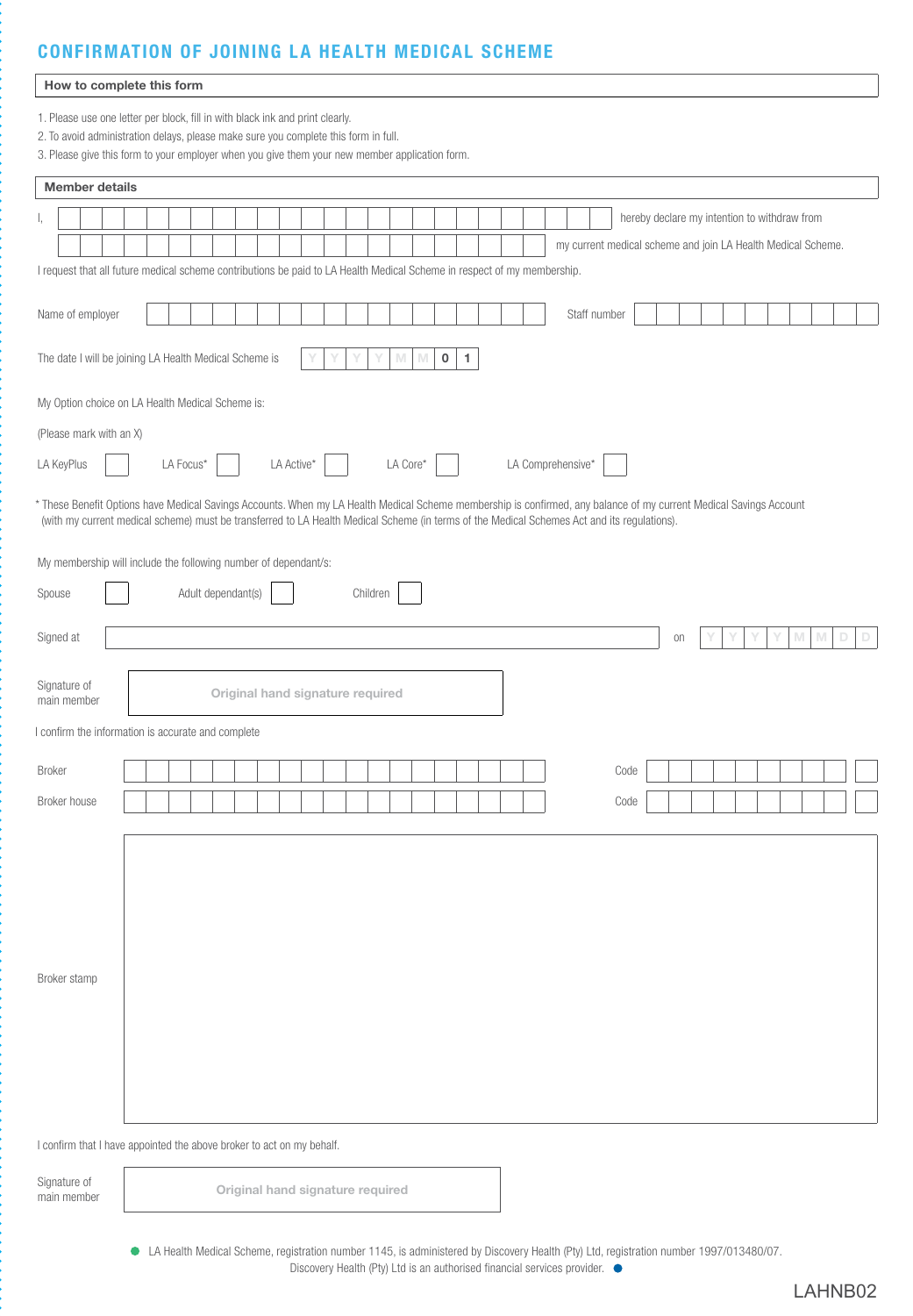#### I. LA Health Medical Scheme Privacy Statement

How we will process and disclose your Personal Information and communicate with you

#### Definitions

The Scheme refers to LA Health Medical Scheme, registration number 1145, registered with the Council for Medical Schemes.

Administrator refers to Discovery Health (Pty) Ltd, registration number 1997/013480/07, an authorised financial services provider.

**Discovery Group** refers to Discovery Limited, registration number 1999/007789/06, including all subsidiaries of the Group. Subsidiaries in the Group are authorised financial services providers.

You and your refer to the member and his/her dependants who are registered as beneficiaries of the Scheme.

Your personal information refers to all personal information the Scheme or the Administrator has on you, or data subjects which are related to you or under your authority ("other data subjects") (as relevant). It includes:

- financial information:
- information about your health, race or ethnic origin, biometrics, criminal behaviour or religion;
- your gender;
- your age;
- unique identifiers such as your identity number or contact numbers; and • addresses.

Process(ing) (of) information means the automated or manual activity of collecting, recording, organising, storing, updating, distributing and removing or deleting personal information.

**Competent person** means anyone who is legally competent to consent to any action or decision being taken for any matter concerning a member or dependant, for example a parent or legal guardian.

- 1. When you engage with the Scheme and Administrator, you trust us with personal information about yourself, your family, and in some cases, your employees. We are committed to protecting your right to privacy. The purpose of this Privacy Statement is to set out how we collect, use, share and otherwise process your personal information.
- 2. You have the right to object to the processing of your personal information and have a choice whether or not to accept these terms and conditions. However, it is important to note the Scheme and Administrator require your acceptance of these terms and conditions, otherwise we cannot activate and service your medical scheme membership.
- 3. The Scheme and Administrator will keep your personal information confidential. You may have given us this information yourself, or we may have collected it from other sources. If you share your personal information with any third parties, we will not be responsible for any loss suffered by you or your employer (where applicable).
- 4. You understand that when you include your spouse and/or dependents on your application, we will process their personal information for the activation of their membership and to pursue their legitimate interest. We will furthermore process their information for the purposes set out in this Privacy Statement.
- 5. If you are an employer, you agree to indemnify the Scheme and Administrator against any loss or damage, direct or indirect, that an employee suffers because of any unauthorized use of your employees' personal information.
- 6. If you are giving consent for a person under 18 (a minor) you confirm that you are a competent person and that you have authority to give their consent for them.
- 7. You agree that the Scheme and Administrator may process your personal information for the following purposes:
	- for the administration of your benefit option;
	- for the provision of managed care services to you on your benefit option;
	- for the provision of relevant information to a contracted third party who requires this information to provide a healthcare service to you on your benefit option;
	- to analyse risks, trends and profiles;
	- to share your personal information with external healthcare providers for the purposes of evaluating certain clinical information, in the event that you require medical treatment.

Examples of this include:

- i. Sharing your personal information with your chosen financial adviser during the membership application process to enable the Administrator to process your membership application;
- Obtaining and sharing your personal information with other relevant sources, including medical practitioners, contracted service providers, health information exchanges, financial advisers, credit bureaus, entities that are part of Discovery Group or industry regulatory bodies ("relevant sources") and further processing of such information to consider your membership application, to conduct underwriting or risk assessments, or to assess and value a claim for medical expenses. We may (at any time, and on an ongoing basis) verify with the relevant sources that your personal information is true, correct and complete;
- If you have joined as a member of an employer group, getting information from and sharing information with your employer that is relevant to your application for membership, with due regard for considerations of confidentiality in respect of your state of health;
- Communicating with you about any changes to your benefit option, including changes to your contributions or the benefits you are entitled to on the benefit option you have chosen.
- 8. If a third party asks the Scheme and Administrator for anv of your personal information, we will share it with them only if:
	- you have already given your consent for the disclosure of this information to that third party; or
	- we have a legal or contractual duty to give the information to that third party, or
	- we need to share it with them for risk analytical or fraud detection, prevention or recovery purposes
- 9. You consent and agree that:
	- we may process your information, including personal information, to adhere to South African Legislative reporting obligations and to perform transaction monitoring activities;
	- we may communicate such personal information to local Regulatory Bodies as well as to other entities in the Discovery Group if any Legislative reportable matters are identified.
- 10. The Scheme and the Administrator may provide your personal information to any other entity within the Discovery Group with whom you or your dependant/s already have a relationship; or where you or your dependant/s have applied for a product, service or benefit from such entity. This information will be provided for the administration of your, or your dependant/s products or benefits with other entities within the Discovery Group, and for fraud detection, prevention or recovery purposes.
- 11. The Scheme and Administrator may share and combine all your personal information for any one or more of the following purposes:
	- market, statistical and academic research; and
	- to customise our benefits and services to meet your needs.
- 12. Information about you may be shared with third parties such as academics and researchers, including those outside South Africa. We ensure that all data about you that is shared with such third parties will be made anonymous to the extent possible and where appropriate. Note also that personal information will be made available to such third party only if that third party has agreed to abide by strict confidentiality protocols that we require. If we publish the results of any academic research, you will not be identified by name.

 If we want to share your personal information for any other reason, we will do so only with your permission.

- 13. We have a duty to take all reasonably practicable steps to ensure your personal information is complete, accurate, not misleading and updated on a regular basis. To enable this, we will always try to obtain personal information from you directly. Where we are unable to do so, we will make use of verifiable independent third party data sources.
- By accepting this privacy statement, you authorise the Scheme and Administrator to obtain and share information about your creditworthiness with any credit bureau or credit providers' industry association or industry body. This includes information about credit history, financial history, judgments, and default history. It also includes sharing of information for purposes of risk analysis, tracing and any related purposes.

 LA Health Medical Scheme, registration number 1145, is administered by Discovery Health (Pty) Ltd, registration number 1997/013480/07. Discovery Health (Pty) Ltd is an authorised financial services provider.  $\bullet$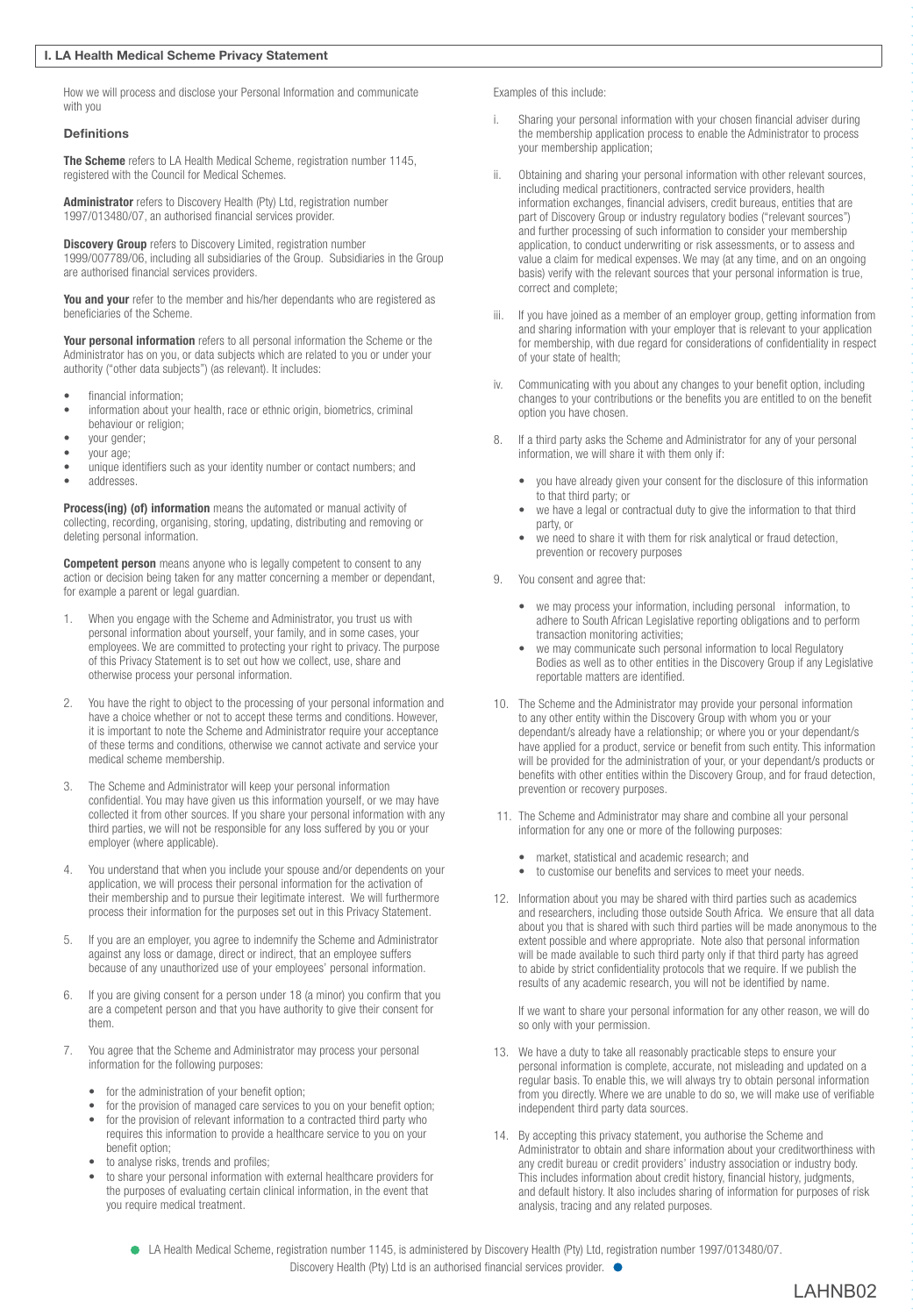- 15. The Scheme and Administrator have the right to communicate with you electronically about any changes to your benefit option, including changes to your contributions or changes to the benefits you are entitled to on the benefit option you have chosen.
- 16. We may process your information using automated means (without human intervention in the decision making process) to make a decision about you or your application for any product or service. You may query the decision made about you.
- 17. The Scheme and Administrator have a duty to keep you updated about any offers and new products that are made available from time to time. The Scheme, Administrator, any entity within the Discovery Group, and contracted third-party service providers, may communicate with you about these.

 Please let the Administrator know if you do not wish to receive any direct telephonic marketing.

- 18. You also confirm that we may share, both within the Discovery Group and with our service providers, and combine all your personal information, including your unique identifiers, for any one or more of the following purposes directly or through a third party:
	- 18.1 Market, statistical and academic research, including cross-company analytics;
	- 18.2 To customise and enhance our benefits and services to meet your needs; and
	- 18.3 To market our services to you.
- 19. You may opt out of Electronic Marketing by:
	- 19.1 Logging into your profile on www.discovery.co.za or the Discovery App:
	- 19.2 Following the unsubscribe prompts on the electronic marketing communication received;
	- 19.3 By informing your appointed financial adviser.
- 20. We will store your personal information for the purpose of processing this request and action it as soon as reasonably possible.
- 21. You have the right to know what personal information the Scheme and Administrator holds about you. If you wish to receive this information please complete an 'Access Request Form', attached to the PAIA manual, on www.lahealth.co.za, and specify the information you would like. We will take all reasonable steps to confirm your identity before providing details of your personal information.

 We are entitled to charge a fee for this service and will let you know what it is at the time of your request.

22. You agree that the Scheme and Administrator may keep your personal information until you ask us to delete or destroy it. You have the right to ask us to update, correct or delete your personal information, unless the law requires us to keep it. Where we cannot delete your personal information, we will take all practical steps to de-personalise it.

23. Where the Scheme and Administrator are required by law to collect and keep personal information, we shall do so.

 We are required to collect and keep personal information in terms of the following laws:

- Medical Schemes Act, 1998
- The Consumer Protection Act, 2008
- The Protection of Personal Information Act, 2013
- Electronic Communications and Transactions Act, 2002
- Promotion of Access to Information Act, 2002

Legislation specific to Discovery Health (Pty) Ltd only:

- Financial Advisory and Intermediary Services Act, 2002 • Companies Act, 2008
- 24. You agree that the Scheme and Administrator may transfer your personal information outside South Africa:
	- if you give us an email address that is hosted outside South Africa; or
	- for processing, storage or academic research, or
	- to administer certain services, for example, cloud services.

 When we share your information with a person (or company) outside South Africa, we will require of, such person (or company) to treat your information in a manner that complies with the requirements of that country and at least with the same level of protection as we are obliged to do in South Africa. Unless you specifically give us consent to share your personal information with such person (or company).

- 25. If the Scheme or Administrator becomes involved in a proposed or actual amalgamation or merger, acquisition or any form of sale of any assets, we have the right to share your personal information with third parties in connection with the transaction. In the case of such an event, the new entity will have access to your personal information. The terms of this Privacy Statement will continue to apply.
- 26. The Scheme or Administrator may change this Privacy Statement at any time. The current version is available on www.lahealth.co.za.
- 27. If you believe that the Scheme or Administrator have used your personal information contrary to this Privacy Statement, we encourage you to first follow the Scheme or Administrator's internal complaints process to resolve the complaint. We explain the complaints and disputes process on the website at www.lahealth.co.za. If you are not satisfied after this process, you have the right to lodge a complaint with the Information Regulator, under POPIA.

Contact details for the Information Regulator:

The Information Regulator (South Africa) JD House |27 Stiemens Street | Braamfontein |Johannesburg PO Box 31533 |Braamfontein |Johannesburg |2001 POPIAComplaints.IR@justince.gov.za or PAIAComplaints.IR@justice.gov.za.

Signature of Main Member | Criginal hand signature required

The main applicant must sign and date any changes.

Council for Medical Schemes: complaints@medicalschemes.com / 0860 123 267 / www.medicalschemes.com

LA Health Medical Scheme, registration number 1145, is administered by Discovery Health (Pty) Ltd, registration number 1997/013480/07.

Discovery Health (Pty) Ltd is an authorised financial services provider.  $\bullet$